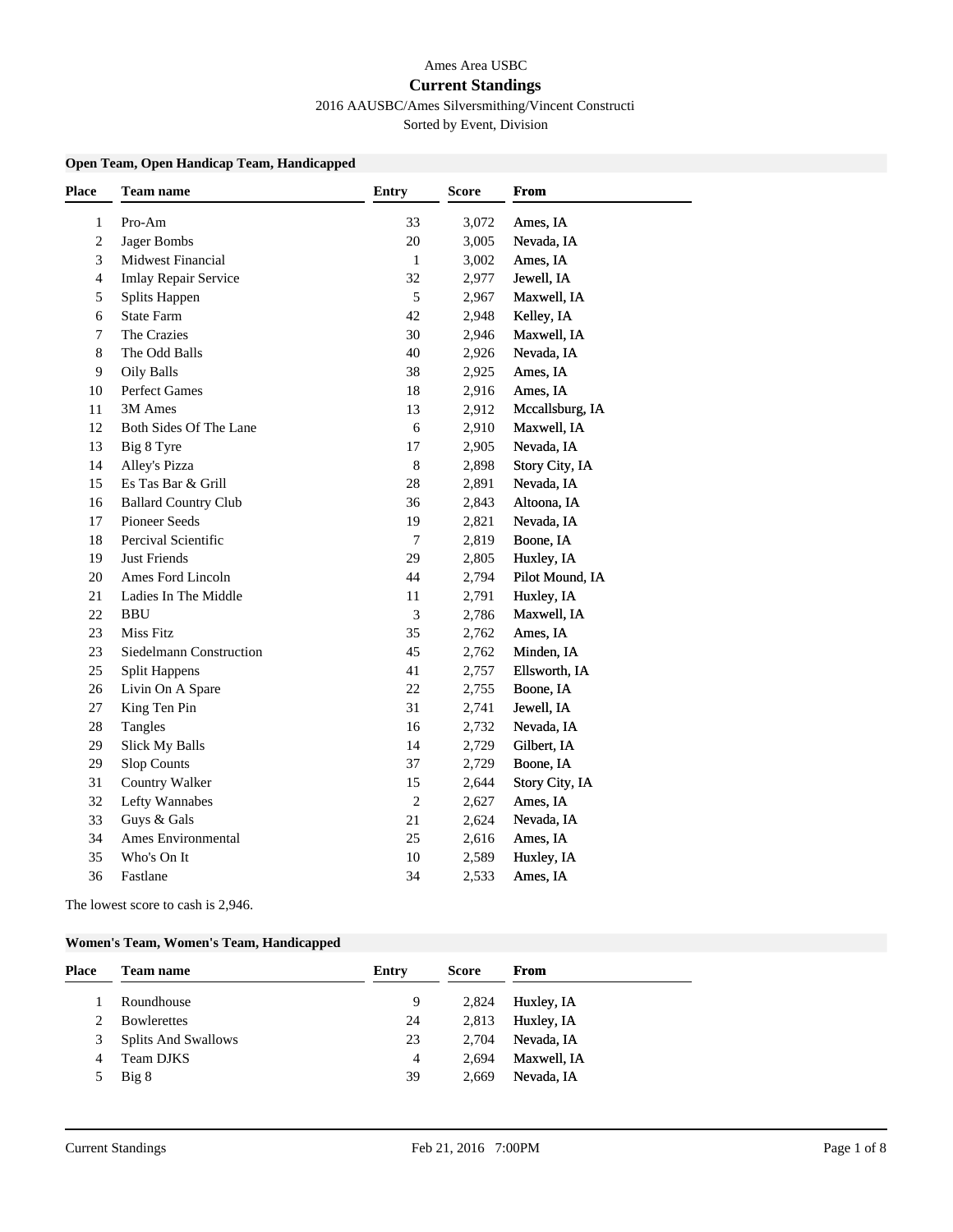## **Open Doubles, Open Doubles, Handicapped**

| Place            | Team name                                                         | <b>Entry</b>   | Score          | <b>From</b>     |
|------------------|-------------------------------------------------------------------|----------------|----------------|-----------------|
| $\mathbf{1}$     | Hosch, Shellie / Wicks, Bryan R                                   | 43             | 1,536          | Story City, IA  |
| $\boldsymbol{2}$ | Holm, Kevin L / Watts, Dwain A                                    | $\,8\,$        | 1,532          | Story City, IA  |
| 3                | Greiner, Brandy J / Holm, Adam W                                  | 43             | 1,511          | Story City, IA  |
| $\overline{4}$   | Unger, Judy / Huggins, Lowell W                                   | 29             | 1,494          | Huxley, IA      |
| 5                | Anderson, Justin M / Cox, Marshall W                              | 13             | 1,474          | Mccallsburg, IA |
| 6                | Dobson, Chad V / Heintz, Jeremy L                                 | 19             | 1,460          | Nevada, IA      |
| 7                | Sires, Caleb J / Whitefield, Jeff W                               | 14             | 1,451          | Gilbert, IA     |
| 8                | Lowe, Christopher L / Merz, Bret M                                | 40             | 1,438          | Nevada, IA      |
| 9                | Beck, Diane L / Postma, Irene A                                   | 15             | 1,430          | Story City, IA  |
| 10               | Rubel, Monte / Borkowski, Brad                                    | 45             | 1,415          | Minden, IA      |
| 11               | Adams, Brian M / Schminke, Lori A                                 | $\,8\,$        | 1,410          | Story City, IA  |
| 12               | Crim, Colin W / Duncan, Marty A                                   | 7              | 1,408          | Boone, IA       |
| 13               | Mcfarland, Jake / Kieffer, Ryan A                                 | 13             | 1,403          | Mccallsburg, IA |
| 14               | Duncan, Jay R / Jennings, Teri L                                  | 11             | 1,402          | Huxley, IA      |
| 15               | Swenson, Kyle / Bauge, Jason A                                    | 36             | 1,401          | Altoona, IA     |
| 16               | Raatz, Hannah / Jennings, Lyle L                                  | 11             | 1,398          | Huxley, IA      |
| 17               | Lowe, Alan / Lowe, Rodney D                                       | 40             | 1,390          | Nevada, IA      |
|                  |                                                                   |                |                |                 |
| 18<br>19         | Beck, Jamie J / Wirth, Jason E<br>Cavan, Lom / Paulsen, Darrell E | 31<br>31       | 1,389<br>1,379 | Jewell, IA      |
|                  |                                                                   |                |                | Jewell, IA      |
| 20               | Madison, Bradley W / Carsrud, Bryan                               | 16             | 1,378          | Nevada, IA      |
| 21               | Gandara, Adan / Fenner, Clarence S                                | 38             | 1,372          | Ames, IA        |
| 21               | Hilsabeck, Virgil L / Duncan, Donald<br>$\mathbf L$               | 7              | 1,372          | Boone, IA       |
| 23               | Swenson, Chad / Spear, Todd M                                     | 36             | 1,370          | Altoona, IA     |
| 24               | Schoep, Arden J / Mason, Terry W                                  | $\mathbf{1}$   | 1,363          | Ames, IA        |
| 25               | Sogard, David L / Arneson, Paul C                                 | 32             | 1,358          | Jewell, IA      |
| 26               | Holden, Ron E / Rockwell, Lance L                                 | 44             | 1,354          | Pilot Mound, IA |
| 27               | Carriere, Phillip A / Ashley, Jason R                             | 18             | 1,348          | Ames, IA        |
| 28               | Mortvedt, Jo K / Goodmanson, Kim K                                | 15             | 1,344          | Story City, IA  |
| 29               | Canott, Matt / Snodgrass, Joshua M                                | 3              | 1,322          | Maxwell, IA     |
| 29               | Siedelmann, Terry / Siedelmann, Nick                              | 45             | 1,322          | Minden, IA      |
|                  | S                                                                 |                |                |                 |
| 31               | Wilcox, Bruce A / Imlay, Ronald E                                 | 32             | 1,321          | Jewell, IA      |
| 32               | Myers, Donnie W / Schmidt, Timothy                                | 33             | 1,311          | Ames, IA        |
|                  | L                                                                 |                |                |                 |
| 33               | Ruopp, Greg R / Knop, Chad A                                      | 17             | 1,307          | Nevada, IA      |
| 34               | Stephens, Sheri L / Bushore, Cindi K                              | $22\,$         | 1,304          | Boone, IA       |
| 35               | Bauge, Shirley J / Garrey, Jack E                                 | 29             | 1,298          | Huxley, IA      |
| 36               | Bushore, Christopher L / Bingaman,                                | 22             | 1,294          | Boone, IA       |
|                  | Todd                                                              |                |                |                 |
| 37               | Crouse, Lowell D / Prescott, Jarad W                              | $\mathfrak{Z}$ | 1,291          | Maxwell, IA     |
| 38               | Morgan, Tia M / Morgan, Michael L                                 | 42             | 1,288          | Kelley, IA      |
| 39               | Mensing, Dennis D / Robinson,                                     | 25             | 1,283          | Ames, IA        |
|                  | Randal L                                                          |                |                |                 |
| 40               | Lindner, Matt T / Ertz, Michael D                                 | 6              | 1,281          | Maxwell, IA     |
| 41               | Black, Derrick J / Videgar, Doug F                                | 5              | 1,279          | Maxwell, IA     |
| 42               | Eyanson, Jacob P / Stark, Matt P                                  | 16             | 1,266          | Nevada, IA      |
| 43               | Dutton, Bret M / Link, Kevin W                                    | 19             | 1,259          | Nevada, IA      |
| 44               | Hansen, Travis R / Yanisch, Zach W                                | 33             | 1,257          | Ames, IA        |
| 44               | Sorem, Ronald J / Tibben, Brian A                                 | 25             |                | Ames, IA        |
|                  |                                                                   |                | 1,257          |                 |
| 46               | Hathaway, Mike R / Tscherter, Scott                               | 17             | 1,254          | Nevada, IA      |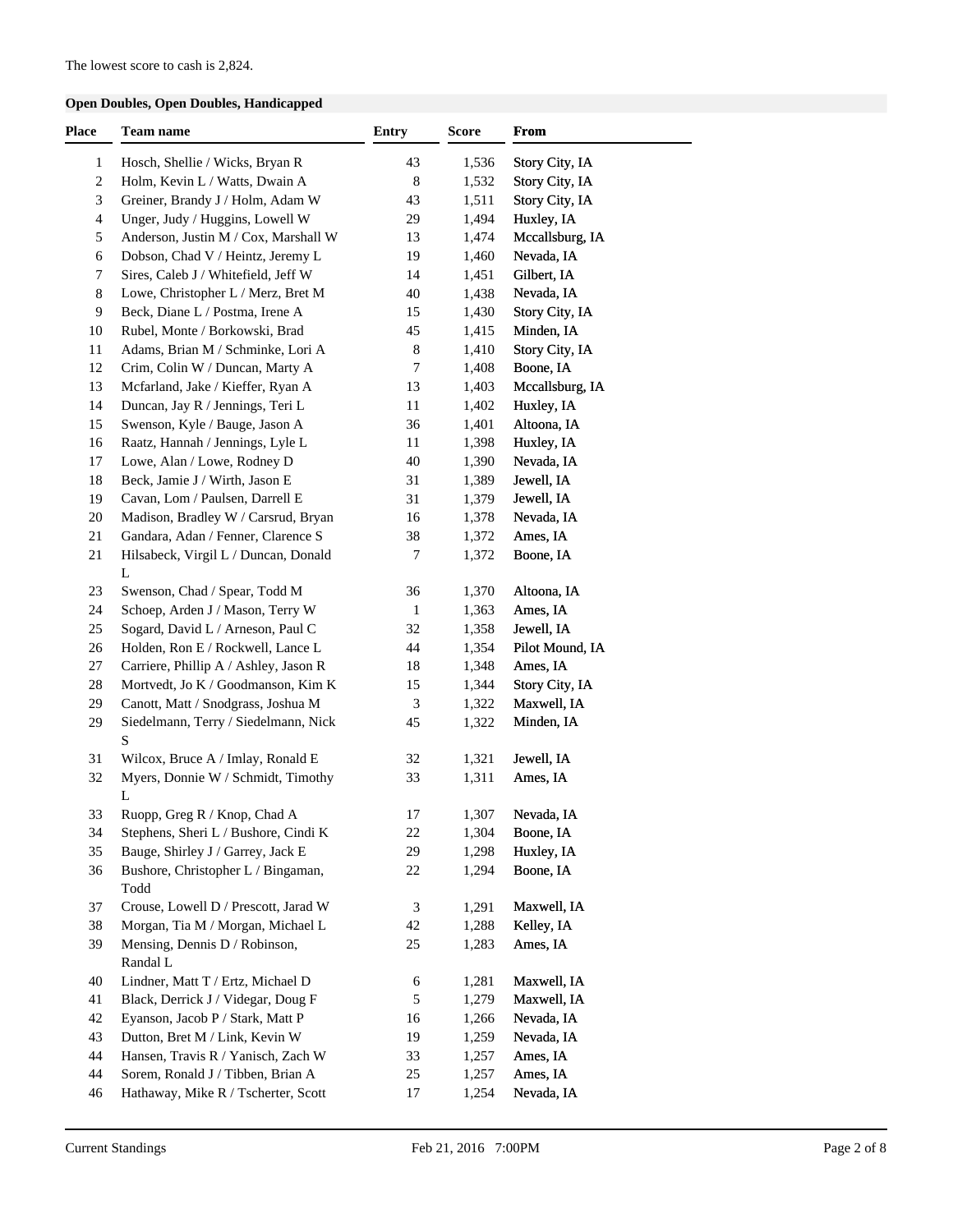| 47 Slater, Ryan C / Cliffe, Josh       | 41             |       | 1,250 Ellsworth, IA   |
|----------------------------------------|----------------|-------|-----------------------|
| 48 Myers, David S / Deimerly, Jim D    | 14             | 1.247 | Gilbert. IA           |
| 49 Hockaday, Scott / Spaur, Justin D   | 5 <sup>5</sup> |       | $1,216$ Maxwell, IA   |
| 50 Olson, Michael L / Bergloff, Tony R | 26             |       | $1,194$ Ogden, IA     |
| 51 Holdon, Jon M / Thomas, Chip        | 44             |       | 1.156 Pilot Mound, IA |

The lowest score to cash is 1,415.

#### **Women's Doubles, Women's Doubles, Handicapped**

| <b>Place</b> | <b>Team name</b>                       | Entry | <b>Score</b> | From        |  |
|--------------|----------------------------------------|-------|--------------|-------------|--|
|              | Crouse, Jackie A / Booms, Lisa J       | 4     | 1.408        | Maxwell, IA |  |
| 2            | Robinson, Debra S / Black, Rachelle    | 4     | 1,386        | Maxwell, IA |  |
|              | M                                      |       |              |             |  |
| 3            | Jennings, Teri L / Pellack, Lorraine J | 9     | 1,369        | Huxley, IA  |  |
| 4            | Carriere, Teresa A / Loneman, Terri    | 9     | 1,301        | Huxley, IA  |  |
| 5            | Hotchkiss, Dianne F / Schmidt, Janet   | 24    | 1,280        | Huxley, IA  |  |
|              | М                                      |       |              |             |  |
| 6            | Bauge, Shirley J / Unger, Judy         | 24    | 1.214        | Huxley, IA  |  |

#### **Open Singles, Open Singles, Handicapped**

| Place          | <b>Team name</b>   | <b>Entry</b>     | <b>Score</b> | From           |
|----------------|--------------------|------------------|--------------|----------------|
| $\mathbf{1}$   | Gandara, Adan      | 38               | 815          | Ames, IA       |
| $\overline{c}$ | Jennings, Lyle L   | 11               | 812          | Huxley, IA     |
| 3              | Cavan, Lom         | 31               | 806          | Jewell, IA     |
| 4              | Garrey, Jack E     | 29               | 803          | Huxley, IA     |
| 5              | Jennings, Teri L   | 11               | 766          | Huxley, IA     |
| 5              | Rubel, Monte       | 45               | 766          | Minden, IA     |
| 7              | Watts, Dwain A     | 8                | 749          | Story City, IA |
| 8              | Wicks, Bryan R     | 43               | 748          | Story City, IA |
| 9              | Holm, Adam W       | 43               | 741          | Story City, IA |
| 9              | Beck, Diane L      | 15               | 741          | Story City, IA |
| 11             | Lindner, Matt T    | 6                | 740          | Maxwell, IA    |
| 12             | Crouse, Lowell D   | 3                | 736          | Maxwell, IA    |
| 12             | Beck, Jamie J      | 31               | 736          | Jewell, IA     |
| 14             | Swenson, Chad      | 36               | 733          | Altoona, IA    |
| 14             | Merz, Bret M       | 40               | 733          | Nevada, IA     |
| 16             | Hockaday, Scott    | 5                | 726          | Maxwell, IA    |
| 17             | Duncan, Donald L   | 7                | 725          | Boone, IA      |
| 18             | Greiner, Brandy J  | 43               | 724          | Story City, IA |
| 18             | Paulsen, Darrell E | 31               | 724          | Jewell, IA     |
| 20             | Videgar, Doug F    | 5                | 721          | Maxwell, IA    |
| 21             | Bauge, Jason A     | 36               | 719          | Altoona, IA    |
| 22             | Postma, Irene A    | 15               | 715          | Story City, IA |
| 23             | Adams, Brian M     | 8                | 712          | Story City, IA |
| 24             | Lowe, Rodney D     | 40               | 709          | Nevada, IA     |
| 24             | Spear, Todd M      | 36               | 709          | Altoona, IA    |
| 24             | Mason, Terry W     | $\mathbf{1}$     | 709          | Ames, IA       |
| 27             | Wirth, Jason E     | 31               | 707          | Jewell, IA     |
| 28             | Duncan, Jay R      | 11               | 705          | Huxley, IA     |
| 29             | Mortvedt, Jo K     | 15               | 704          | Story City, IA |
| 30             | Crim, Colin W      | $\boldsymbol{7}$ | 703          | Boone, IA      |
| 31             | Holm, Kevin L      | $\,8\,$          | 701          | Story City, IA |
|                |                    |                  |              |                |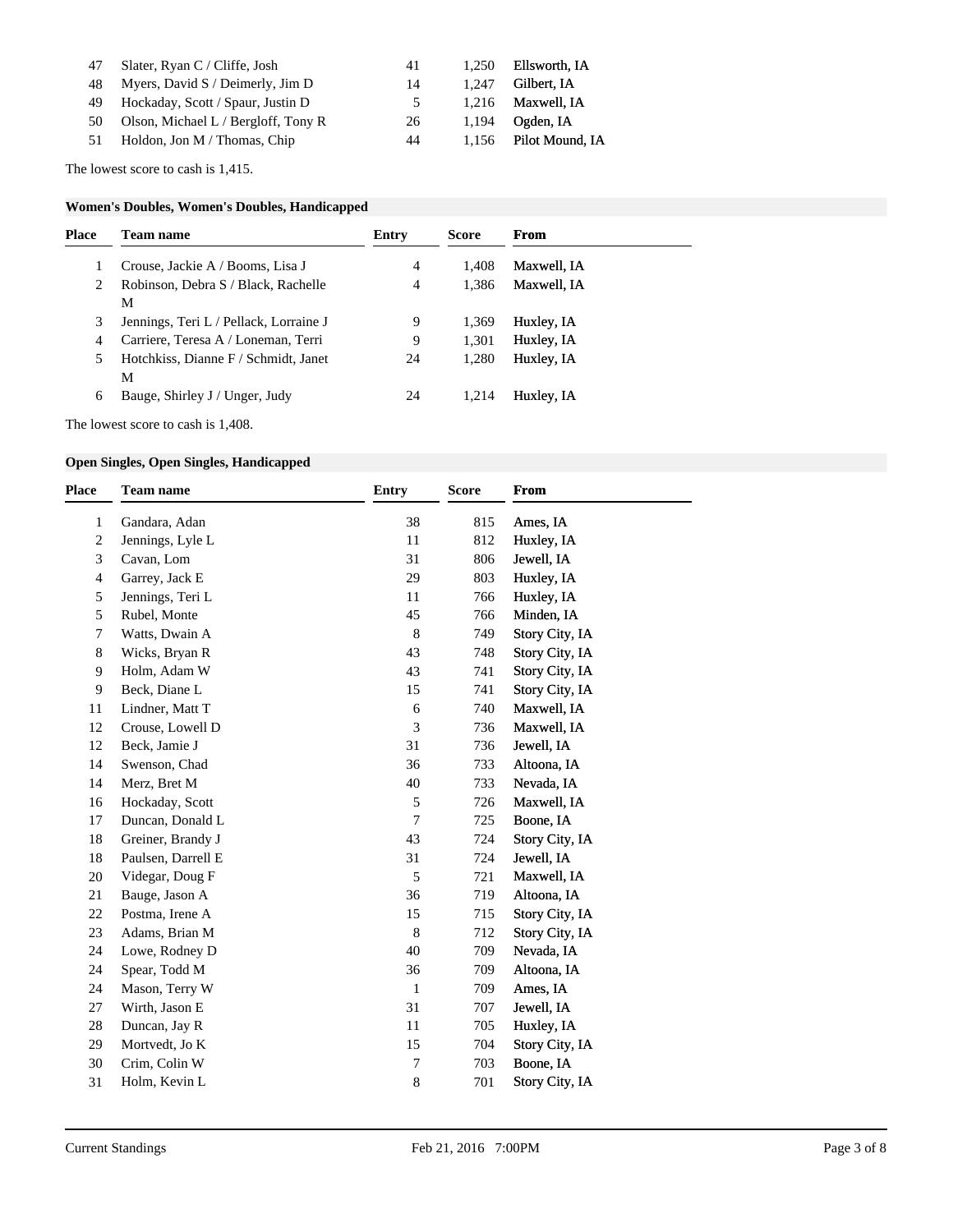| 32 | Arneson, Paul C        | 32               | 699 | Jewell, IA      |
|----|------------------------|------------------|-----|-----------------|
| 33 | Myers, David S         | 14               | 693 | Gilbert, IA     |
| 33 | Unger, Judy            | 29               | 693 | Huxley, IA      |
| 35 | Kieffer, Ryan A        | 13               | 691 | Mccallsburg, IA |
| 36 | Anderson, Justin M     | 13               | 690 | Mccallsburg, IA |
| 37 | Huggins, Lowell W      | 29               | 689 | Huxley, IA      |
| 37 | Raatz, Hannah          | 11               | 689 | Huxley, IA      |
| 39 | Siedelmann, Nick S     | 45               | 684 | Minden, IA      |
| 39 | Robinson, Randal L     | 25               | 684 | Ames, IA        |
| 41 | Hilsabeck, Virgil L    | $\tau$           | 682 | Boone, IA       |
| 42 | Tscherter, Scott       | $17\,$           | 681 | Nevada, IA      |
| 43 | Goodmanson, Kim K      | 15               | 680 | Story City, IA  |
| 44 | Imlay, Ronald E        | 32               | 679 | Jewell, IA      |
| 45 | Cox, Marshall W        | 13               | 675 | Mccallsburg, IA |
| 46 | Thomas, Chip           | 44               | 674 | Pilot Mound, IA |
| 46 | Mcfarland, Jake        | 13               | 674 | Mccallsburg, IA |
| 46 | Ashley, Jason R        | 18               | 674 | Ames, IA        |
| 49 | Snodgrass, Joshua M    | $\mathfrak{Z}$   | 671 | Maxwell, IA     |
| 50 | Bauge, Shirley J       | 29               | 669 | Huxley, IA      |
| 50 | Tibben, Brian A        | 25               | 669 | Ames, IA        |
| 50 | Eyanson, Jacob P       | 16               | 669 | Nevada, IA      |
| 53 | Lowe, Alan             | 40               | 667 | Nevada, IA      |
| 54 | Heintz, Jeremy L       | 19               | 666 | Nevada, IA      |
| 55 | Schoep, Arden J        | $\mathbf{1}$     | 665 | Ames, IA        |
| 55 | Sogard, David L        | 32               | 665 | Jewell, IA      |
| 55 | Prescott, Jarad W      | $\mathfrak{Z}$   | 665 | Maxwell, IA     |
| 55 | Hosch, Shellie         | 43               | 665 | Story City, IA  |
| 59 | Schminke, Lori A       | $\,$ 8 $\,$      | 659 | Story City, IA  |
| 60 | Olson, Michael L       | 26               | 657 | Ogden, IA       |
| 61 | Borkowski, Brad        | 45               | 656 | Minden, IA      |
| 62 | Knop, Chad A           | 17               | 654 | Nevada, IA      |
| 63 | Duncan, Marty A        | $\boldsymbol{7}$ | 652 | Boone, IA       |
| 63 | Myers, Donnie W        | 33               | 652 | Ames, IA        |
| 65 | Bushore, Christopher L | 22               | 648 | Boone, IA       |
| 65 | Deimerly, Jim D        | 14               | 648 | Gilbert, IA     |
| 67 | Stephens, Sheri L      | 22               | 647 | Boone, IA       |
| 67 | Schmidt, Timothy L     | 33               | 647 | Ames, IA        |
| 69 | Sorem, Ronald J        | 25               | 645 | Ames, IA        |
| 70 | Fenner, Clarence S     | 38               | 644 | Ames, IA        |
| 71 | Holdon, Jon M          | 44               | 642 | Pilot Mound, IA |
| 71 | Hathaway, Mike R       | 17               | 642 | Nevada, IA      |
| 73 | Carriere, Phillip A    | 18               | 641 | Ames, IA        |
| 74 | Morgan, Tia M          | 42               | 640 | Kelley, IA      |
| 75 | Wilcox, Bruce A        | 32               | 639 | Jewell, IA      |
| 75 | Madison, Bradley W     | 16               | 639 | Nevada, IA      |
| 77 | Stark, Matt P          | 16               | 638 | Nevada, IA      |
| 78 | Rockwell, Lance L      | 44               | 636 | Pilot Mound, IA |
| 78 | Whitefield, Jeff W     | 14               | 636 | Gilbert, IA     |
| 78 | Black, Derrick J       | $\sqrt{5}$       | 636 | Maxwell, IA     |
| 78 | Swenson, Kyle          | 36               | 636 | Altoona, IA     |
| 82 | Morgan, Michael L      | 42               | 635 | Kelley, IA      |
| 83 | Spaur, Justin D        | $\sqrt{5}$       | 634 | Maxwell, IA     |
| 84 | Canott, Matt           | 3                | 631 | Maxwell, IA     |
| 85 | Mensing, Dennis D      | 25               | 630 | Ames, IA        |
| 86 | Bergloff, Tony R       | 26               | 629 | Ogden, IA       |
|    |                        |                  |     |                 |
| 87 | Ruopp, Greg R          | 17               | 627 | Nevada, IA      |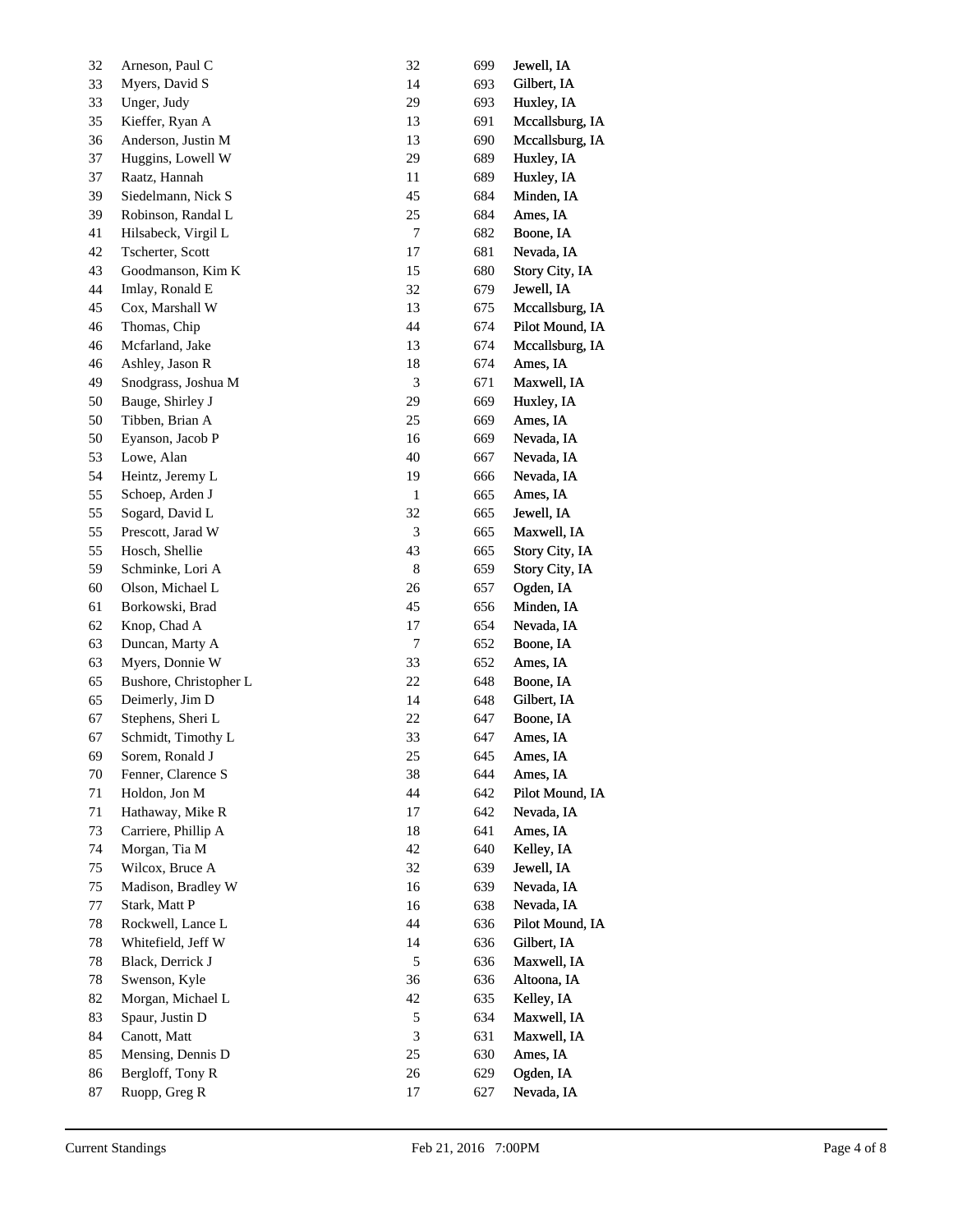| 88  | Carsrud, Bryan      | 16 | 625 | Nevada, IA      |
|-----|---------------------|----|-----|-----------------|
| 89  | Dutton, Bret M      | 19 | 624 | Nevada, IA      |
| 90  | Sires, Caleb J      | 14 | 623 | Gilbert, IA     |
| 91  | Lowe, Christopher L | 40 | 618 | Nevada, IA      |
| 92  | Bushore, Cindi K    | 22 | 615 | Boone, IA       |
| 93  | Link, Kevin W       | 19 | 611 | Nevada, IA      |
| 94  | Dobson, Chad V      | 19 | 591 | Nevada, IA      |
| 95  | Yanisch, Zach W     | 33 | 588 | Ames, IA        |
| 96  | Siedelmann, Terry   | 45 | 584 | Minden, IA      |
| 97  | Holden, Ron E       | 44 | 569 | Pilot Mound, IA |
| 98  | Ertz, Michael D     | 6  | 566 | Maxwell, IA     |
| 99  | Cliffe, Josh        | 41 | 562 | Ellsworth, IA   |
| 100 | Hansen, Travis R    | 33 | 560 | Ames, IA        |
| 101 | Bingaman, Todd      | 22 | 530 | Boone, IA       |
| 102 | Slater, Ryan C      | 41 | 525 | Ellsworth, IA   |
|     |                     |    |     |                 |

The lowest score to cash is 721.

#### **Women's Singles, Women's Singles, Handicapped**

| <b>Place</b> | <b>Team name</b>    | Entry | <b>Score</b> | From        |
|--------------|---------------------|-------|--------------|-------------|
|              | Jennings, Teri L    | 9     | 757          | Huxley, IA  |
| 2            | Robinson, Debra S   | 4     | 741          | Maxwell, IA |
| 3            | Crouse, Jackie A    | 4     | 732          | Maxwell, IA |
| 4            | Black, Rachelle M   | 4     | 726          | Maxwell, IA |
| 5.           | Pellack, Lorraine J | 9     | 716          | Huxley, IA  |
| 6            | Loneman, Terri      | 9     | 681          | Huxley, IA  |
| 7            | Unger, Judy         | 24    | 677          | Huxley, IA  |
| 8            | Hotchkiss, Dianne F | 24    | 675          | Huxley, IA  |
| 9            | Carriere, Teresa A  | 9     | 656          | Huxley, IA  |
| 10           | Booms, Lisa J       | 4     | 652          | Maxwell, IA |
| 11           | Schmidt, Janet M    | 24    | 645          | Huxley, IA  |
| 12           | Bauge, Shirley J    | 24    | 628          | Huxley, IA  |
|              |                     |       |              |             |

The lowest score to cash is 741.

# **All Events Handicap Open, Open All Events Handicap, Handicapped**

| <b>Place</b> | <b>Team name</b>   | <b>Entry</b> | <b>Score</b> | <b>From</b>     |
|--------------|--------------------|--------------|--------------|-----------------|
| 1            | Hockaday, Scott    | 5            | 2,264        | Maxwell, IA     |
| 2            | Heintz, Jeremy L   | 19           | 2,237        | Nevada, IA      |
| 3            | Lindner, Matt T    | 6            | 2,231        | Maxwell, IA     |
| 4            | Spear, Todd M      | 36           | 2,211        | Altoona, IA     |
| 5            | Mcfarland, Jake    | 13           | 2,208        | Mccallsburg, IA |
| 6            | Jennings, Lyle L   | 11           | 2,206        | Huxley, IA      |
| 7            | Siedelmann, Nick S | 45           | 2,195        | Minden, IA      |
| 8            | Cavan, Lom         | 31           | 2,185        | Jewell, IA      |
| 9            | Jennings, Teri L   | 11           | 2,183        | Huxley, IA      |
| 10           | Anderson, Justin M | 13           | 2,180        | Mccallsburg, IA |
| 11           | Unger, Judy        | 29           | 2,175        | Huxley, IA      |
| 12           | Beck, Diane L      | 15           | 2,163        | Story City, IA  |
| 13           | Huggins, Lowell W  | 29           | 2,160        | Huxley, IA      |
| 14           | Duncan, Donald L   | 7            | 2,139        | Boone, IA       |
| 15           | Duncan, Jay R      | 11           | 2,133        | Huxley, IA      |
| 16           | Paulsen, Darrell E | 31           | 2,124        | Jewell, IA      |
| 17           | Swenson, Chad      | 36           | 2,123        | Altoona, IA     |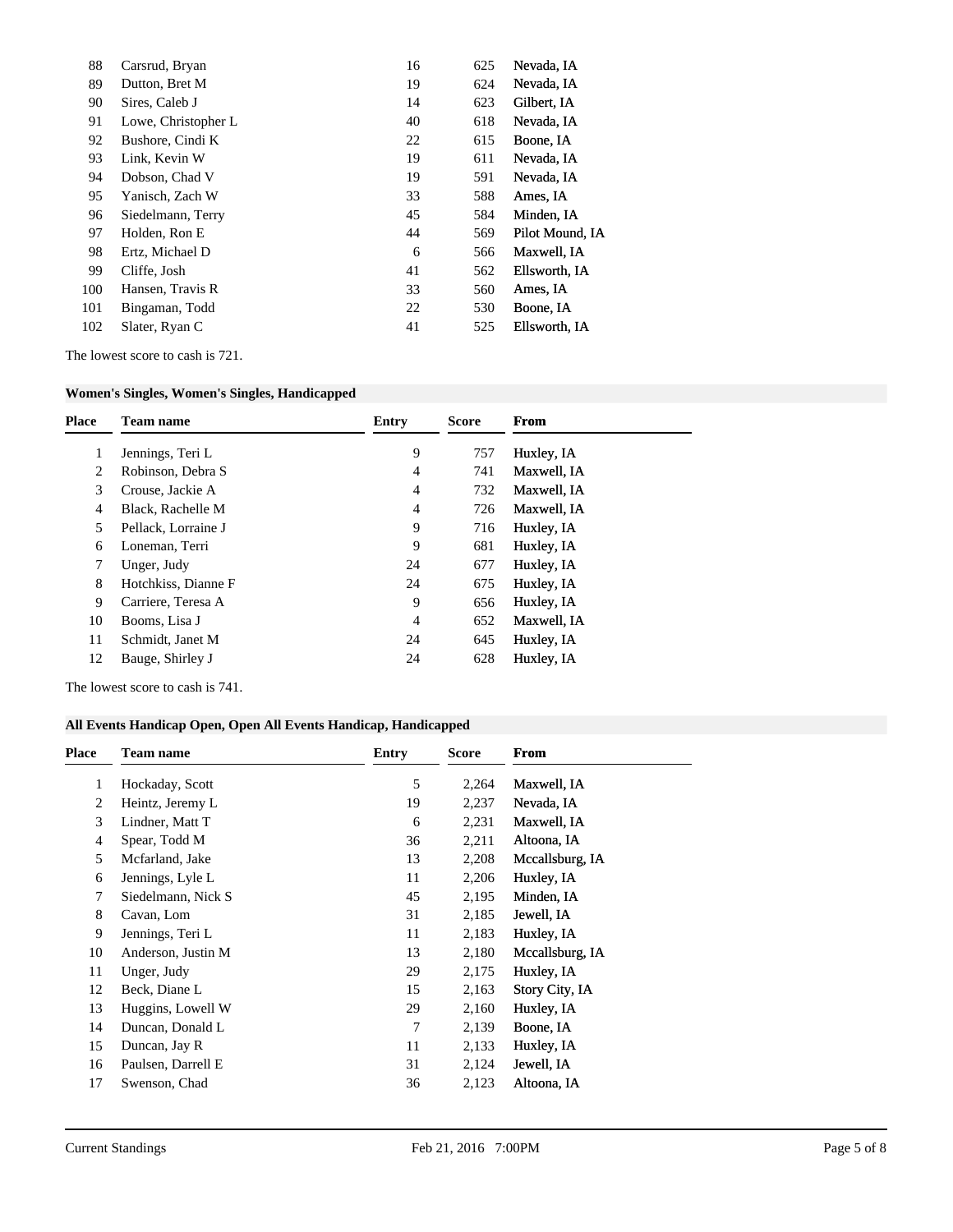| 19 |                        |                |       |                 |
|----|------------------------|----------------|-------|-----------------|
|    | Garrey, Jack E         | 29             | 2,116 | Huxley, IA      |
| 20 | Arneson, Paul C        | 32             | 2,113 | Jewell, IA      |
| 21 | Mason, Terry W         | $\mathbf{1}$   | 2,107 | Ames, IA        |
| 22 | Imlay, Ronald E        | 32             | 2,101 | Jewell, IA      |
| 23 | Rockwell, Lance L      | 44             | 2,100 | Pilot Mound, IA |
| 24 | Crim, Colin W          | 7              | 2,097 | Boone, IA       |
| 25 | Wilcox, Bruce A        | 32             | 2,092 | Jewell, IA      |
| 26 | Ruopp, Greg R          | 17             | 2,089 | Nevada, IA      |
| 27 | Hilsabeck, Virgil L    | 7              | 2,084 | Boone, IA       |
| 28 | Rubel, Monte           | 45             | 2,080 | Minden, IA      |
| 29 | Videgar, Doug F        | 5              | 2,079 | Maxwell, IA     |
| 30 | Snodgrass, Joshua M    | $\mathfrak{Z}$ | 2,076 | Maxwell, IA     |
| 31 | Crouse, Lowell D       | 3              | 2,071 | Maxwell, IA     |
| 32 | Borkowski, Brad        | 45             | 2,069 | Minden, IA      |
| 33 | Hathaway, Mike R       | 17             | 2,056 | Nevada, IA      |
| 34 | Wirth, Jason E         | 31             | 2,055 | Jewell, IA      |
| 35 | Carsrud, Bryan         | 16             | 2,054 | Nevada, IA      |
| 36 | Morgan, Tia M          | 42             | 2,051 | Kelley, IA      |
| 37 | Kieffer, Ryan A        | 13             | 2,050 | Mccallsburg, IA |
| 37 | Sorem, Ronald J        | 25             | 2,050 | Ames, IA        |
| 39 | Sires, Caleb J         | 14             | 2,047 | Gilbert, IA     |
| 40 | Bushore, Cindi K       | 22             | 2,042 | Boone, IA       |
| 41 | Whitefield, Jeff W     | 14             | 2,041 | Gilbert, IA     |
| 41 | Mortvedt, Jo K         | 15             | 2,041 | Story City, IA  |
| 41 | Duncan, Marty A        | 7              | 2,041 | Boone, IA       |
| 44 | Bauge, Jason A         | 36             | 2,039 | Altoona, IA     |
| 45 | Bushore, Christopher L | $22\,$         | 2,038 | Boone, IA       |
| 45 | Swenson, Kyle          | 36             | 2,038 | Altoona, IA     |
| 47 | Sogard, David L        | 32             | 2,032 | Jewell, IA      |
| 47 | Postma, Irene A        | 15             | 2,032 | Story City, IA  |
| 49 | Prescott, Jarad W      | 3              | 2,028 | Maxwell, IA     |
| 50 | Goodmanson, Kim K      | 15             | 2,022 | Story City, IA  |
| 51 | Eyanson, Jacob P       | 16             | 2,013 | Nevada, IA      |
| 51 | Knop, Chad A           | 17             | 2,013 | Nevada, IA      |
| 53 | Raatz, Hannah          | 11             | 2,010 | Huxley, IA      |
| 54 | Bauge, Shirley J       | 29             | 2,000 | Huxley, IA      |
| 55 | Stephens, Sheri L      | 22             | 1,994 | Boone, IA       |
| 56 | Deimerly, Jim D        | 14             | 1,981 | Gilbert, IA     |
| 57 | Dobson, Chad V         | 19             | 1,977 | Nevada, IA      |
| 58 | Thomas, Chip           | 44             | 1,974 | Pilot Mound, IA |
| 59 | Black, Derrick J       | 5              | 1,970 | Maxwell, IA     |
| 60 | Madison, Bradley W     | 16             | 1,959 | Nevada, IA      |
| 61 | Myers, David S         | 14             | 1,958 | Gilbert, IA     |
| 62 | Schoep, Arden J        | 1              | 1,942 | Ames, IA        |
| 63 | Mensing, Dennis D      | 25             | 1,921 | Ames, IA        |
| 63 | Stark, Matt P          | 16             | 1,921 | Nevada, IA      |
| 65 | Dutton, Bret M         | 19             | 1,916 | Nevada, IA      |
| 66 | Tscherter, Scott       | 17             | 1,912 | Nevada, IA      |
| 67 | Holdon, Jon M          | 44             | 1,906 | Pilot Mound, IA |
| 68 | Link, Kevin W          | 19             | 1,902 | Nevada, IA      |
| 69 | Spaur, Justin D        | 5              | 1,889 | Maxwell, IA     |
| 70 | Ertz, Michael D        | 6              | 1,849 | Maxwell, IA     |
| 71 | Holden, Ron E          | 44             | 1,845 | Pilot Mound, IA |
| 71 | Siedelmann, Terry      | 45             | 1,845 | Minden, IA      |
| 73 | Tibben, Brian A        | 25             | 1,835 | Ames, IA        |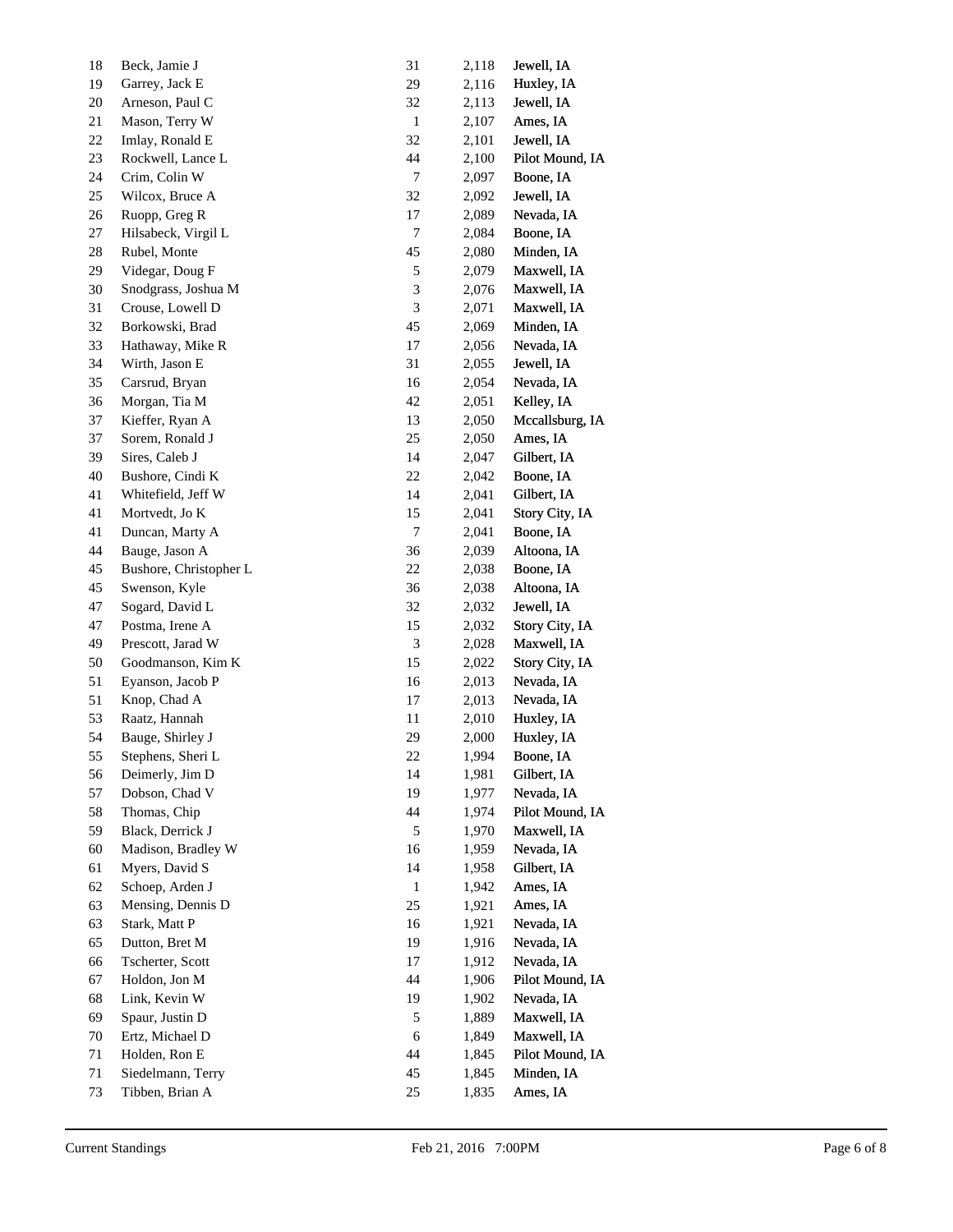| 74 Cox, Marshall W    | -13 - | 1,374 Mccallsburg, IA |
|-----------------------|-------|-----------------------|
| 75 Robinson, Randal L |       | 25 1.329 Ames, IA     |
| 76 Canott, Matt       |       | 3 1,300 Maxwell, IA   |

The lowest score to cash is 2,185.

#### **All Events-Scratch, Open All Events Scratch, Scratch**

| Heintz, Jeremy L<br>19<br>Nevada, IA<br>$\mathbf{1}$<br>2,021<br>$\sqrt{2}$<br>Borkowski, Brad<br>45<br>1,934<br>Minden, IA<br>Crouse, Lowell D<br>Maxwell, IA<br>3<br>3<br>1,927<br>$\overline{4}$<br>Siedelmann, Nick S<br>45<br>Minden, IA<br>1,922<br>5<br>Spear, Todd M<br>Altoona, IA<br>36<br>1,905<br>Schmidt, Timothy L<br>33<br>Ames, IA<br>6<br>1,900<br>7<br>Carriere, Phillip A<br>$18\,$<br>Ames, IA<br>1,897<br>$\,8\,$<br>Link, Kevin W<br>19<br>Nevada, IA<br>1,887<br>$\overline{9}$<br>Prescott, Jarad W<br>$\mathfrak{Z}$<br>Maxwell, IA<br>1,866<br>10<br>Morgan, Michael L<br>42<br>1,865<br>Kelley, IA<br>Dobson, Chad V<br>19<br>Nevada, IA<br>11<br>1,848<br>Bauge, Jason A<br>Altoona, IA<br>12<br>36<br>1,847<br>Ruopp, Greg R<br>$17\,$<br>Nevada, IA<br>13<br>1,840<br>Ashley, Jason R<br>14<br>$18\,$<br>1,834<br>Ames, IA<br>Myers, Donnie W<br>33<br>Ames, IA<br>1,832<br>15<br>Huggins, Lowell W<br>29<br>Huxley, IA<br>16<br>1,812<br>Yanisch, Zach W<br>Ames, IA<br>17<br>33<br>1,805<br>Ertz, Michael D<br>Maxwell, IA<br>18<br>$\sqrt{6}$<br>1,801<br>Mason, Terry W<br>19<br>Ames, IA<br>$\mathbf{1}$<br>1,792<br>Rubel, Monte<br>45<br>1,789<br>Minden, IA<br>20<br>44<br>Pilot Mound, IA<br>21<br>Thomas, Chip<br>1,788<br>Knop, Chad A<br>Nevada, IA<br>22<br>$17\,$<br>1,746<br>Spaur, Justin D<br>5<br>Maxwell, IA<br>23<br>1,745<br>Garrey, Jack E<br>29<br>Huxley, IA<br>24<br>1,738<br>25<br>Swenson, Chad<br>36<br>1,736<br>Altoona, IA<br>Ellsworth, IA<br>$26\,$<br>Cliffe, Josh<br>41<br>1,730<br>Swenson, Kyle<br>Altoona, IA<br>$27\,$<br>36<br>1,723<br>Maxwell, IA<br>28<br>Black, Derrick J<br>5<br>1,721<br>Dutton, Bret M<br>19<br>Nevada, IA<br>29<br>1,715<br>$30\,$<br>Watts, Dwain A<br>$\,8\,$<br>Story City, IA<br>1,687<br>Minden, IA<br>31<br>Siedelmann, Terry<br>45<br>1,653<br>Bingaman, Todd<br>32<br>$22\,$<br>1,584<br>Boone, IA<br>Holdon, Jon M<br>Pilot Mound, IA<br>33<br>44<br>1,576<br>Holden, Ron E<br>44<br>Pilot Mound, IA<br>34<br>1,572<br>Holm, Kevin L<br>Story City, IA<br>35<br>8<br>1,558<br>36<br>Hansen, Travis R<br>33<br>Ames, IA<br>1,557<br>Adams, Brian M<br>37<br>$\,8\,$<br>Story City, IA<br>1,446<br>38<br>Schminke, Lori A<br>8<br>Story City, IA<br>1,327<br>3<br>39<br>Canott, Matt<br>Maxwell, IA<br>1,112 | <b>Place</b> | Team name | <b>Entry</b> | Score | From |
|------------------------------------------------------------------------------------------------------------------------------------------------------------------------------------------------------------------------------------------------------------------------------------------------------------------------------------------------------------------------------------------------------------------------------------------------------------------------------------------------------------------------------------------------------------------------------------------------------------------------------------------------------------------------------------------------------------------------------------------------------------------------------------------------------------------------------------------------------------------------------------------------------------------------------------------------------------------------------------------------------------------------------------------------------------------------------------------------------------------------------------------------------------------------------------------------------------------------------------------------------------------------------------------------------------------------------------------------------------------------------------------------------------------------------------------------------------------------------------------------------------------------------------------------------------------------------------------------------------------------------------------------------------------------------------------------------------------------------------------------------------------------------------------------------------------------------------------------------------------------------------------------------------------------------------------------------------------------------------------------------------------------------------------------------------------------------------------------------------------------------------------------------------------------------------------------------------------------------------------------------------------------------------------------------------------|--------------|-----------|--------------|-------|------|
|                                                                                                                                                                                                                                                                                                                                                                                                                                                                                                                                                                                                                                                                                                                                                                                                                                                                                                                                                                                                                                                                                                                                                                                                                                                                                                                                                                                                                                                                                                                                                                                                                                                                                                                                                                                                                                                                                                                                                                                                                                                                                                                                                                                                                                                                                                                  |              |           |              |       |      |
|                                                                                                                                                                                                                                                                                                                                                                                                                                                                                                                                                                                                                                                                                                                                                                                                                                                                                                                                                                                                                                                                                                                                                                                                                                                                                                                                                                                                                                                                                                                                                                                                                                                                                                                                                                                                                                                                                                                                                                                                                                                                                                                                                                                                                                                                                                                  |              |           |              |       |      |
|                                                                                                                                                                                                                                                                                                                                                                                                                                                                                                                                                                                                                                                                                                                                                                                                                                                                                                                                                                                                                                                                                                                                                                                                                                                                                                                                                                                                                                                                                                                                                                                                                                                                                                                                                                                                                                                                                                                                                                                                                                                                                                                                                                                                                                                                                                                  |              |           |              |       |      |
|                                                                                                                                                                                                                                                                                                                                                                                                                                                                                                                                                                                                                                                                                                                                                                                                                                                                                                                                                                                                                                                                                                                                                                                                                                                                                                                                                                                                                                                                                                                                                                                                                                                                                                                                                                                                                                                                                                                                                                                                                                                                                                                                                                                                                                                                                                                  |              |           |              |       |      |
|                                                                                                                                                                                                                                                                                                                                                                                                                                                                                                                                                                                                                                                                                                                                                                                                                                                                                                                                                                                                                                                                                                                                                                                                                                                                                                                                                                                                                                                                                                                                                                                                                                                                                                                                                                                                                                                                                                                                                                                                                                                                                                                                                                                                                                                                                                                  |              |           |              |       |      |
|                                                                                                                                                                                                                                                                                                                                                                                                                                                                                                                                                                                                                                                                                                                                                                                                                                                                                                                                                                                                                                                                                                                                                                                                                                                                                                                                                                                                                                                                                                                                                                                                                                                                                                                                                                                                                                                                                                                                                                                                                                                                                                                                                                                                                                                                                                                  |              |           |              |       |      |
|                                                                                                                                                                                                                                                                                                                                                                                                                                                                                                                                                                                                                                                                                                                                                                                                                                                                                                                                                                                                                                                                                                                                                                                                                                                                                                                                                                                                                                                                                                                                                                                                                                                                                                                                                                                                                                                                                                                                                                                                                                                                                                                                                                                                                                                                                                                  |              |           |              |       |      |
|                                                                                                                                                                                                                                                                                                                                                                                                                                                                                                                                                                                                                                                                                                                                                                                                                                                                                                                                                                                                                                                                                                                                                                                                                                                                                                                                                                                                                                                                                                                                                                                                                                                                                                                                                                                                                                                                                                                                                                                                                                                                                                                                                                                                                                                                                                                  |              |           |              |       |      |
|                                                                                                                                                                                                                                                                                                                                                                                                                                                                                                                                                                                                                                                                                                                                                                                                                                                                                                                                                                                                                                                                                                                                                                                                                                                                                                                                                                                                                                                                                                                                                                                                                                                                                                                                                                                                                                                                                                                                                                                                                                                                                                                                                                                                                                                                                                                  |              |           |              |       |      |
|                                                                                                                                                                                                                                                                                                                                                                                                                                                                                                                                                                                                                                                                                                                                                                                                                                                                                                                                                                                                                                                                                                                                                                                                                                                                                                                                                                                                                                                                                                                                                                                                                                                                                                                                                                                                                                                                                                                                                                                                                                                                                                                                                                                                                                                                                                                  |              |           |              |       |      |
|                                                                                                                                                                                                                                                                                                                                                                                                                                                                                                                                                                                                                                                                                                                                                                                                                                                                                                                                                                                                                                                                                                                                                                                                                                                                                                                                                                                                                                                                                                                                                                                                                                                                                                                                                                                                                                                                                                                                                                                                                                                                                                                                                                                                                                                                                                                  |              |           |              |       |      |
|                                                                                                                                                                                                                                                                                                                                                                                                                                                                                                                                                                                                                                                                                                                                                                                                                                                                                                                                                                                                                                                                                                                                                                                                                                                                                                                                                                                                                                                                                                                                                                                                                                                                                                                                                                                                                                                                                                                                                                                                                                                                                                                                                                                                                                                                                                                  |              |           |              |       |      |
|                                                                                                                                                                                                                                                                                                                                                                                                                                                                                                                                                                                                                                                                                                                                                                                                                                                                                                                                                                                                                                                                                                                                                                                                                                                                                                                                                                                                                                                                                                                                                                                                                                                                                                                                                                                                                                                                                                                                                                                                                                                                                                                                                                                                                                                                                                                  |              |           |              |       |      |
|                                                                                                                                                                                                                                                                                                                                                                                                                                                                                                                                                                                                                                                                                                                                                                                                                                                                                                                                                                                                                                                                                                                                                                                                                                                                                                                                                                                                                                                                                                                                                                                                                                                                                                                                                                                                                                                                                                                                                                                                                                                                                                                                                                                                                                                                                                                  |              |           |              |       |      |
|                                                                                                                                                                                                                                                                                                                                                                                                                                                                                                                                                                                                                                                                                                                                                                                                                                                                                                                                                                                                                                                                                                                                                                                                                                                                                                                                                                                                                                                                                                                                                                                                                                                                                                                                                                                                                                                                                                                                                                                                                                                                                                                                                                                                                                                                                                                  |              |           |              |       |      |
|                                                                                                                                                                                                                                                                                                                                                                                                                                                                                                                                                                                                                                                                                                                                                                                                                                                                                                                                                                                                                                                                                                                                                                                                                                                                                                                                                                                                                                                                                                                                                                                                                                                                                                                                                                                                                                                                                                                                                                                                                                                                                                                                                                                                                                                                                                                  |              |           |              |       |      |
|                                                                                                                                                                                                                                                                                                                                                                                                                                                                                                                                                                                                                                                                                                                                                                                                                                                                                                                                                                                                                                                                                                                                                                                                                                                                                                                                                                                                                                                                                                                                                                                                                                                                                                                                                                                                                                                                                                                                                                                                                                                                                                                                                                                                                                                                                                                  |              |           |              |       |      |
|                                                                                                                                                                                                                                                                                                                                                                                                                                                                                                                                                                                                                                                                                                                                                                                                                                                                                                                                                                                                                                                                                                                                                                                                                                                                                                                                                                                                                                                                                                                                                                                                                                                                                                                                                                                                                                                                                                                                                                                                                                                                                                                                                                                                                                                                                                                  |              |           |              |       |      |
|                                                                                                                                                                                                                                                                                                                                                                                                                                                                                                                                                                                                                                                                                                                                                                                                                                                                                                                                                                                                                                                                                                                                                                                                                                                                                                                                                                                                                                                                                                                                                                                                                                                                                                                                                                                                                                                                                                                                                                                                                                                                                                                                                                                                                                                                                                                  |              |           |              |       |      |
|                                                                                                                                                                                                                                                                                                                                                                                                                                                                                                                                                                                                                                                                                                                                                                                                                                                                                                                                                                                                                                                                                                                                                                                                                                                                                                                                                                                                                                                                                                                                                                                                                                                                                                                                                                                                                                                                                                                                                                                                                                                                                                                                                                                                                                                                                                                  |              |           |              |       |      |
|                                                                                                                                                                                                                                                                                                                                                                                                                                                                                                                                                                                                                                                                                                                                                                                                                                                                                                                                                                                                                                                                                                                                                                                                                                                                                                                                                                                                                                                                                                                                                                                                                                                                                                                                                                                                                                                                                                                                                                                                                                                                                                                                                                                                                                                                                                                  |              |           |              |       |      |
|                                                                                                                                                                                                                                                                                                                                                                                                                                                                                                                                                                                                                                                                                                                                                                                                                                                                                                                                                                                                                                                                                                                                                                                                                                                                                                                                                                                                                                                                                                                                                                                                                                                                                                                                                                                                                                                                                                                                                                                                                                                                                                                                                                                                                                                                                                                  |              |           |              |       |      |
|                                                                                                                                                                                                                                                                                                                                                                                                                                                                                                                                                                                                                                                                                                                                                                                                                                                                                                                                                                                                                                                                                                                                                                                                                                                                                                                                                                                                                                                                                                                                                                                                                                                                                                                                                                                                                                                                                                                                                                                                                                                                                                                                                                                                                                                                                                                  |              |           |              |       |      |
|                                                                                                                                                                                                                                                                                                                                                                                                                                                                                                                                                                                                                                                                                                                                                                                                                                                                                                                                                                                                                                                                                                                                                                                                                                                                                                                                                                                                                                                                                                                                                                                                                                                                                                                                                                                                                                                                                                                                                                                                                                                                                                                                                                                                                                                                                                                  |              |           |              |       |      |
|                                                                                                                                                                                                                                                                                                                                                                                                                                                                                                                                                                                                                                                                                                                                                                                                                                                                                                                                                                                                                                                                                                                                                                                                                                                                                                                                                                                                                                                                                                                                                                                                                                                                                                                                                                                                                                                                                                                                                                                                                                                                                                                                                                                                                                                                                                                  |              |           |              |       |      |
|                                                                                                                                                                                                                                                                                                                                                                                                                                                                                                                                                                                                                                                                                                                                                                                                                                                                                                                                                                                                                                                                                                                                                                                                                                                                                                                                                                                                                                                                                                                                                                                                                                                                                                                                                                                                                                                                                                                                                                                                                                                                                                                                                                                                                                                                                                                  |              |           |              |       |      |
|                                                                                                                                                                                                                                                                                                                                                                                                                                                                                                                                                                                                                                                                                                                                                                                                                                                                                                                                                                                                                                                                                                                                                                                                                                                                                                                                                                                                                                                                                                                                                                                                                                                                                                                                                                                                                                                                                                                                                                                                                                                                                                                                                                                                                                                                                                                  |              |           |              |       |      |
|                                                                                                                                                                                                                                                                                                                                                                                                                                                                                                                                                                                                                                                                                                                                                                                                                                                                                                                                                                                                                                                                                                                                                                                                                                                                                                                                                                                                                                                                                                                                                                                                                                                                                                                                                                                                                                                                                                                                                                                                                                                                                                                                                                                                                                                                                                                  |              |           |              |       |      |
|                                                                                                                                                                                                                                                                                                                                                                                                                                                                                                                                                                                                                                                                                                                                                                                                                                                                                                                                                                                                                                                                                                                                                                                                                                                                                                                                                                                                                                                                                                                                                                                                                                                                                                                                                                                                                                                                                                                                                                                                                                                                                                                                                                                                                                                                                                                  |              |           |              |       |      |
|                                                                                                                                                                                                                                                                                                                                                                                                                                                                                                                                                                                                                                                                                                                                                                                                                                                                                                                                                                                                                                                                                                                                                                                                                                                                                                                                                                                                                                                                                                                                                                                                                                                                                                                                                                                                                                                                                                                                                                                                                                                                                                                                                                                                                                                                                                                  |              |           |              |       |      |
|                                                                                                                                                                                                                                                                                                                                                                                                                                                                                                                                                                                                                                                                                                                                                                                                                                                                                                                                                                                                                                                                                                                                                                                                                                                                                                                                                                                                                                                                                                                                                                                                                                                                                                                                                                                                                                                                                                                                                                                                                                                                                                                                                                                                                                                                                                                  |              |           |              |       |      |
|                                                                                                                                                                                                                                                                                                                                                                                                                                                                                                                                                                                                                                                                                                                                                                                                                                                                                                                                                                                                                                                                                                                                                                                                                                                                                                                                                                                                                                                                                                                                                                                                                                                                                                                                                                                                                                                                                                                                                                                                                                                                                                                                                                                                                                                                                                                  |              |           |              |       |      |
|                                                                                                                                                                                                                                                                                                                                                                                                                                                                                                                                                                                                                                                                                                                                                                                                                                                                                                                                                                                                                                                                                                                                                                                                                                                                                                                                                                                                                                                                                                                                                                                                                                                                                                                                                                                                                                                                                                                                                                                                                                                                                                                                                                                                                                                                                                                  |              |           |              |       |      |
|                                                                                                                                                                                                                                                                                                                                                                                                                                                                                                                                                                                                                                                                                                                                                                                                                                                                                                                                                                                                                                                                                                                                                                                                                                                                                                                                                                                                                                                                                                                                                                                                                                                                                                                                                                                                                                                                                                                                                                                                                                                                                                                                                                                                                                                                                                                  |              |           |              |       |      |
|                                                                                                                                                                                                                                                                                                                                                                                                                                                                                                                                                                                                                                                                                                                                                                                                                                                                                                                                                                                                                                                                                                                                                                                                                                                                                                                                                                                                                                                                                                                                                                                                                                                                                                                                                                                                                                                                                                                                                                                                                                                                                                                                                                                                                                                                                                                  |              |           |              |       |      |
|                                                                                                                                                                                                                                                                                                                                                                                                                                                                                                                                                                                                                                                                                                                                                                                                                                                                                                                                                                                                                                                                                                                                                                                                                                                                                                                                                                                                                                                                                                                                                                                                                                                                                                                                                                                                                                                                                                                                                                                                                                                                                                                                                                                                                                                                                                                  |              |           |              |       |      |
|                                                                                                                                                                                                                                                                                                                                                                                                                                                                                                                                                                                                                                                                                                                                                                                                                                                                                                                                                                                                                                                                                                                                                                                                                                                                                                                                                                                                                                                                                                                                                                                                                                                                                                                                                                                                                                                                                                                                                                                                                                                                                                                                                                                                                                                                                                                  |              |           |              |       |      |
|                                                                                                                                                                                                                                                                                                                                                                                                                                                                                                                                                                                                                                                                                                                                                                                                                                                                                                                                                                                                                                                                                                                                                                                                                                                                                                                                                                                                                                                                                                                                                                                                                                                                                                                                                                                                                                                                                                                                                                                                                                                                                                                                                                                                                                                                                                                  |              |           |              |       |      |
|                                                                                                                                                                                                                                                                                                                                                                                                                                                                                                                                                                                                                                                                                                                                                                                                                                                                                                                                                                                                                                                                                                                                                                                                                                                                                                                                                                                                                                                                                                                                                                                                                                                                                                                                                                                                                                                                                                                                                                                                                                                                                                                                                                                                                                                                                                                  |              |           |              |       |      |

The lowest score to cash is 1,922.

# **All Events-Women, Women's All Events, Handicapped**

| <b>Place</b> | <b>Team name</b>    | Entry | Score | From                |
|--------------|---------------------|-------|-------|---------------------|
|              | 1 Jennings, Teri L  |       |       | $2,215$ Huxley, IA  |
|              | 2 Black, Rachelle M | 4     |       | $2,171$ Maxwell, IA |